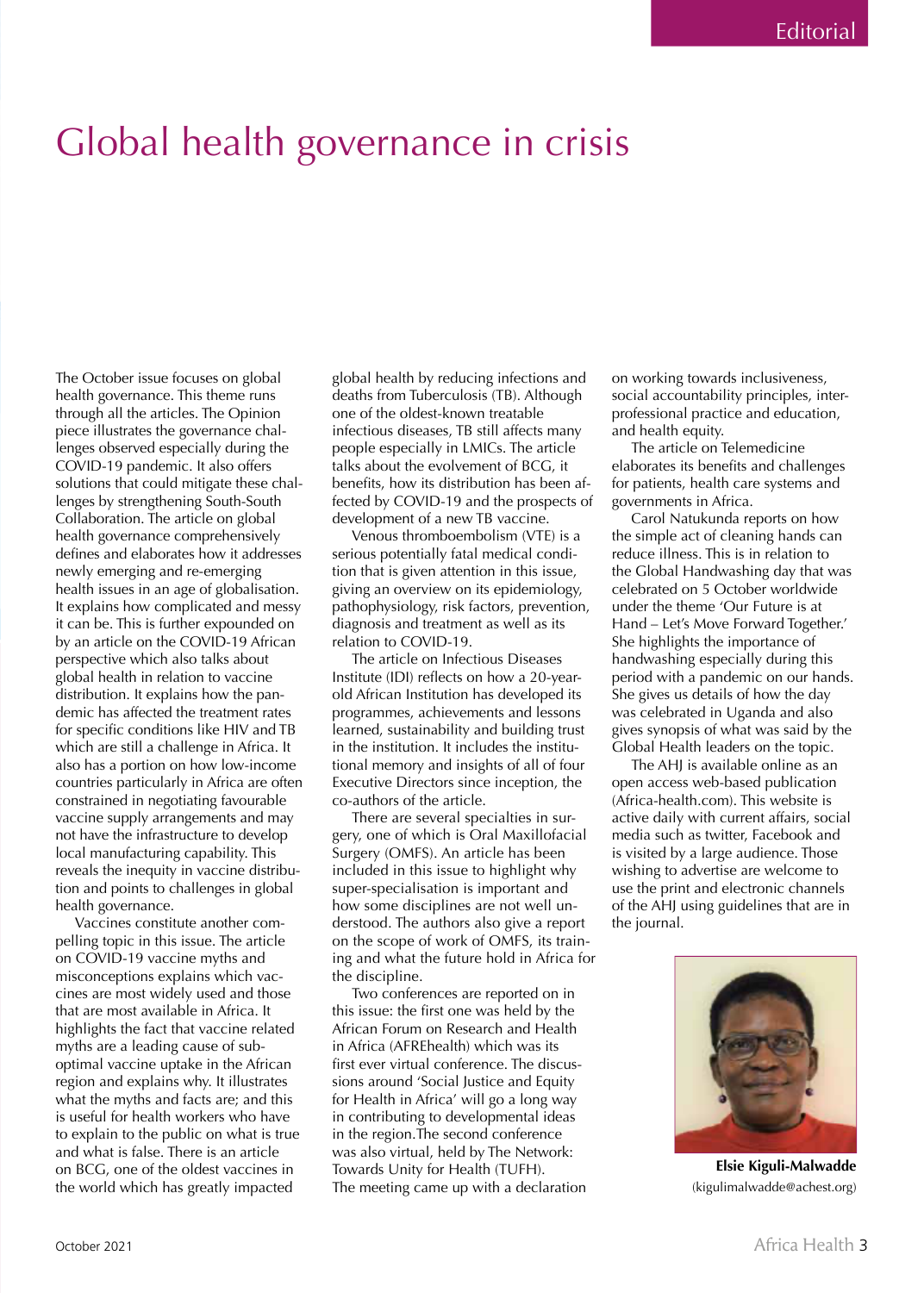# The Africa Health website

The website includes:

- The latest issue, and the back issues of Africa Health
- Latest news
- The TRIP searchable database for evidence based articles and guidelines
- **Continuing Professional Development courses**
- Conference and meetings calendar
- An insight into African scientific publishing
- Subscription information
- Banner advertisements

#### Search the TRIP database for free

Here is a free database which gives you access to millions of articles, all indexed and uniquely ranked.

Content is entirely evidence-based and peerreviewed, and in addition to the scientific

articles on every medical subject you can imagine; the database also includes a host of guidelines on treatment and management protocols.

Crucial in the use of the database is the need to understand the filtering options (see image to the right) or you will find yourself